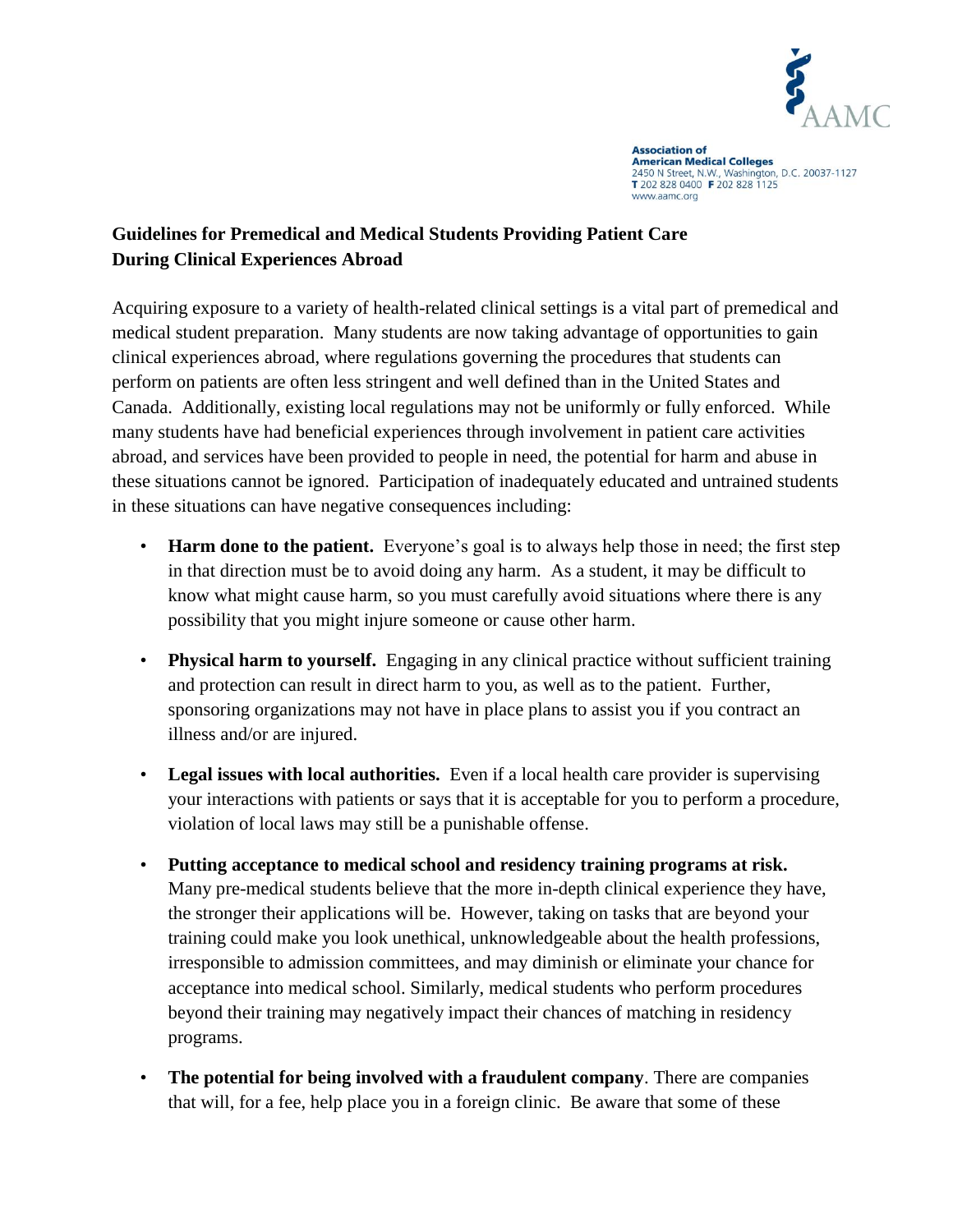companies are in the business of making money first, and they may not be ethically sound. Check out these companies very carefully before signing any contracts. If any agency is over-promising and suggests that you will actually practice medicine while abroad, rather than simply observe or shadow, you should have serious reservations about working with this agency.

## **Premedical and Medical students considering participating in an international medical service experience should review the following:**

- The primary purpose of a student clinical experience is observation, not hands-on treatment. You are there to learn, not to treat.
- Always keep the welfare of the patient foremost in your mind, not the perceived opportunity for proving yourself. Ask yourself how you would feel if you were in the place of a patient and a person with limited skills and preparation was about to perform a procedure on you. If this thought makes you feel uncomfortable, it is probably not an appropriate task for you to be doing. Recognizing patient autonomy is one of the core values of medical ethics; it is particularly important to honor in communities with limited resources, where all patients must be given the choice whether or not to have trainees involved in their care.
- Every act of service involves the building of a cultural bridge. Students should bring knowledge of the history and culture of the community they will serve, respect for cultural differences, a listening and learning attitude, and behaviors that will enable ethical and effective service. Health care professionals in the country being served will likely have a deep understanding of local health care issues, resources and challenges. Be sensitive to the concerns of the local health care team and seek to understand the perspective of the patients you are serving.
- It is appropriate for students to provide preventive health education and to support the health care team by assisting in the provision of health treatment after receiving adequate instruction. However, students should never engage in any unsupervised activity that is considered the practice of medicine including, but not limited to: diagnosing diseases, administering narcotics, performing surgical procedures, suturing or other tasks generally reserved for the trained health professional.
- There will always be disparities in what individual students are prepared and trained to do. Some students (e.g., those with previous EMT training) will be better prepared to take on more advanced patient care than others. However, just because a peer has been able to successfully perform a particular task does not mean that you are also ready to undertake the same task. Understand and perform within your limitations.
- Students should be aware that it is not necessary to travel abroad to serve those in need. There are many opportunities to help the disadvantaged and other underserved groups in